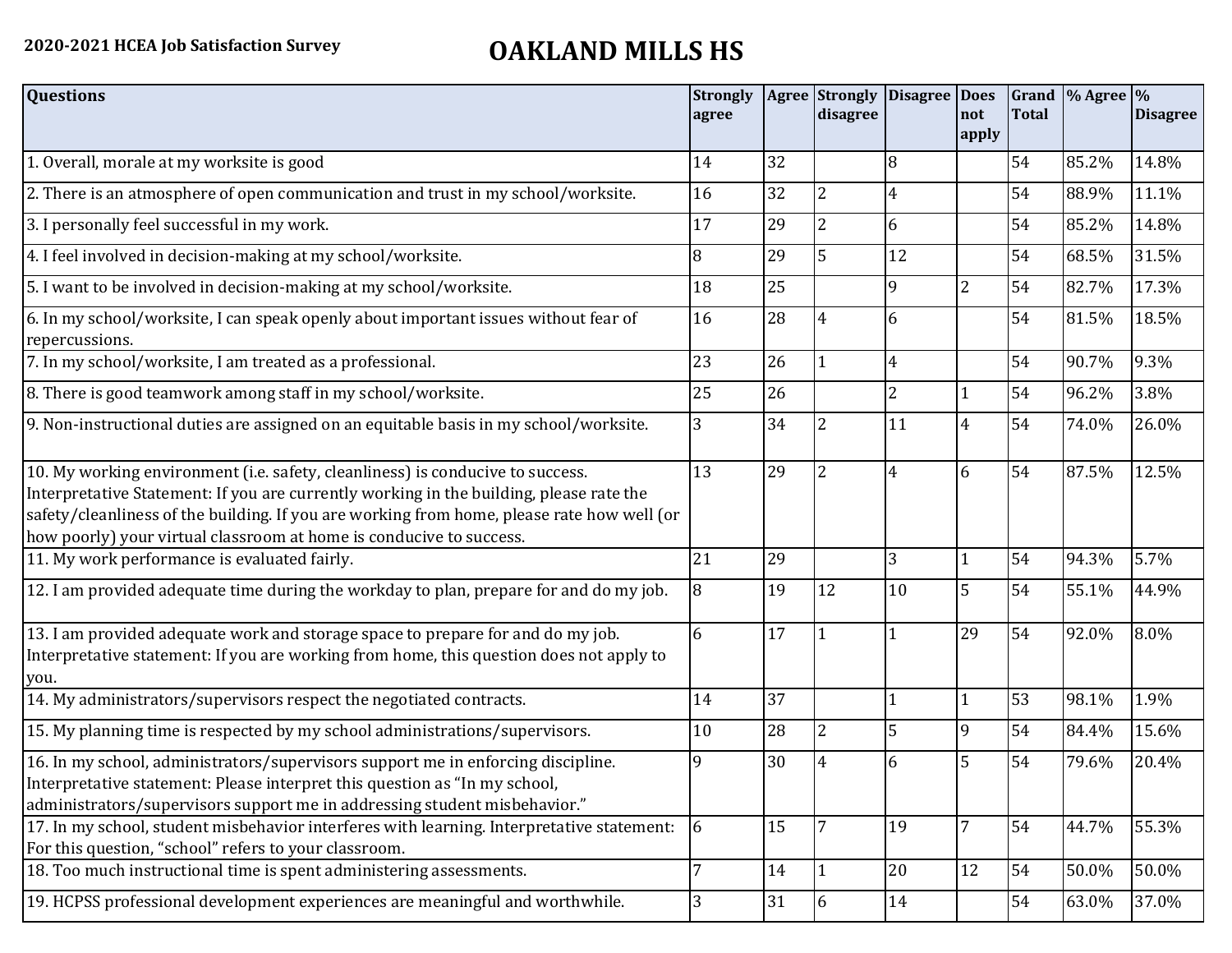## **2020-2021 HCEA Job Satisfaction Survey OAKLAND MILLS HS**

| 20. Increased workload has contributed to a decline in my morale.                                                                                          | 19             | 16             | 11             | 15             | 3              | 54 | 68.6% | 31.4% |
|------------------------------------------------------------------------------------------------------------------------------------------------------------|----------------|----------------|----------------|----------------|----------------|----|-------|-------|
| 21. I am paid fairly.                                                                                                                                      | 4              | 18             | 14             | 18             |                | 54 | 40.7% | 59.3% |
| 22. I have confidence in the leadership exhibited by the HCPSS Superintendent.                                                                             |                | 29             | 4              | 13             |                | 53 | 67.9% | 32.1% |
| 23. I have confidence in the leadership exhibited by the Howard County Board of<br>Education.                                                              | 3              | 23             | 5              | 22             | $\mathbf{1}$   | 54 | 49.1% | 50.9% |
| 24. I have confidence in the leadership exhibited by the Howard County Education<br>Association (HCEA).                                                    | 22             | 27             | 2              | $\overline{2}$ | 1              | 54 | 92.5% | 7.5%  |
| 25. I feel that HCPSS offers me the possibility of advancing professionally in the field of<br>education.                                                  | 13             | 28             | 3              | 7              | $\overline{3}$ | 54 | 80.4% | 19.6% |
| 26. In my position, I receive appropriate and adequate support and training.                                                                               | 8              | 35             | $\mathbf{1}$   | 10             |                | 54 | 79.6% | 20.4% |
| 27. During this current school year, I have experienced harassing behavior from<br>colleagues.                                                             | $\overline{2}$ | $\overline{4}$ | 31             | 14             | 3              | 54 | 11.8% | 88.2% |
| 28. During this current school year, I have experienced harassing behavior from<br>administrators/supervisors.                                             |                | $\overline{2}$ | 35             | 15             | $\overline{2}$ | 54 | 3.8%  | 96.2% |
| 29. During this current school year, I have experienced harassing behavior from parents.                                                                   |                | 7              | 27             | 18             | $\overline{c}$ | 54 | 13.5% | 86.5% |
| 30. At my school I spend most of my PIP time on non-instructional activities.                                                                              | 12             | 14             | $\overline{2}$ | 14             | 12             | 54 | 61.9% | 38.1% |
| 31. At my school our administrator includes time during PIP for teacher-initiated<br>collaboration.                                                        | 4              | 23             | 5              | 13             | 9              | 54 | 60.0% | 40.0% |
| 32. In my school, I spend too much time in meetings.                                                                                                       | 9              | 7              |                | 30             | $\overline{7}$ | 54 | 34.0% | 66.0% |
| 33. In my school, there is adequate support for special education students.                                                                                | 4              | 27             | 5              | 16             | $\overline{2}$ | 54 | 59.6% | 40.4% |
| 34. My administrator/supervisor provides people working from home with flexibility in<br>their workday.                                                    | 21             | 29             |                | $\overline{2}$ |                | 53 | 94.3% | 5.7%  |
| 35. My administrator/supervisor has reasonable expectations of workload for staff while<br>in virtual learning.                                            | 18             | 28             |                | 6              |                | 53 | 86.8% | 13.2% |
| 36. Students have adequate technology and tools (hardware/software/connectivity) to<br>participate in virtual learning.                                    | 6              | 24             |                | 13             | $\overline{4}$ | 54 | 60.0% | 40.0% |
| 37. Staff have adequate technology hardware (e.g. computers, document cameras, other<br>technology hardware) to meet the requirements of virtual learning. |                | 31             | 5              | 8              | 3              | 54 | 74.5% | 25.5% |
| 38. HCPSS has provided the software I need to do my job and collaborate with colleagues.                                                                   | 7              | 38             | 2              | 7              |                | 54 | 83.3% | 16.7% |
| 39. The software and online services provided by HCPSS to do my job are difficult and/or $\left 4\right $<br>time-consuming to use.                        |                | 21             | $\mathbf{1}$   | 28             |                | 54 | 46.3% | 53.7% |
| 40. In my class, I feel that students are engaged in virtual learning                                                                                      | $\overline{2}$ | 24             | $\overline{4}$ | 18             | 6              | 54 | 54.2% | 45.8% |
|                                                                                                                                                            |                |                |                |                |                |    |       |       |